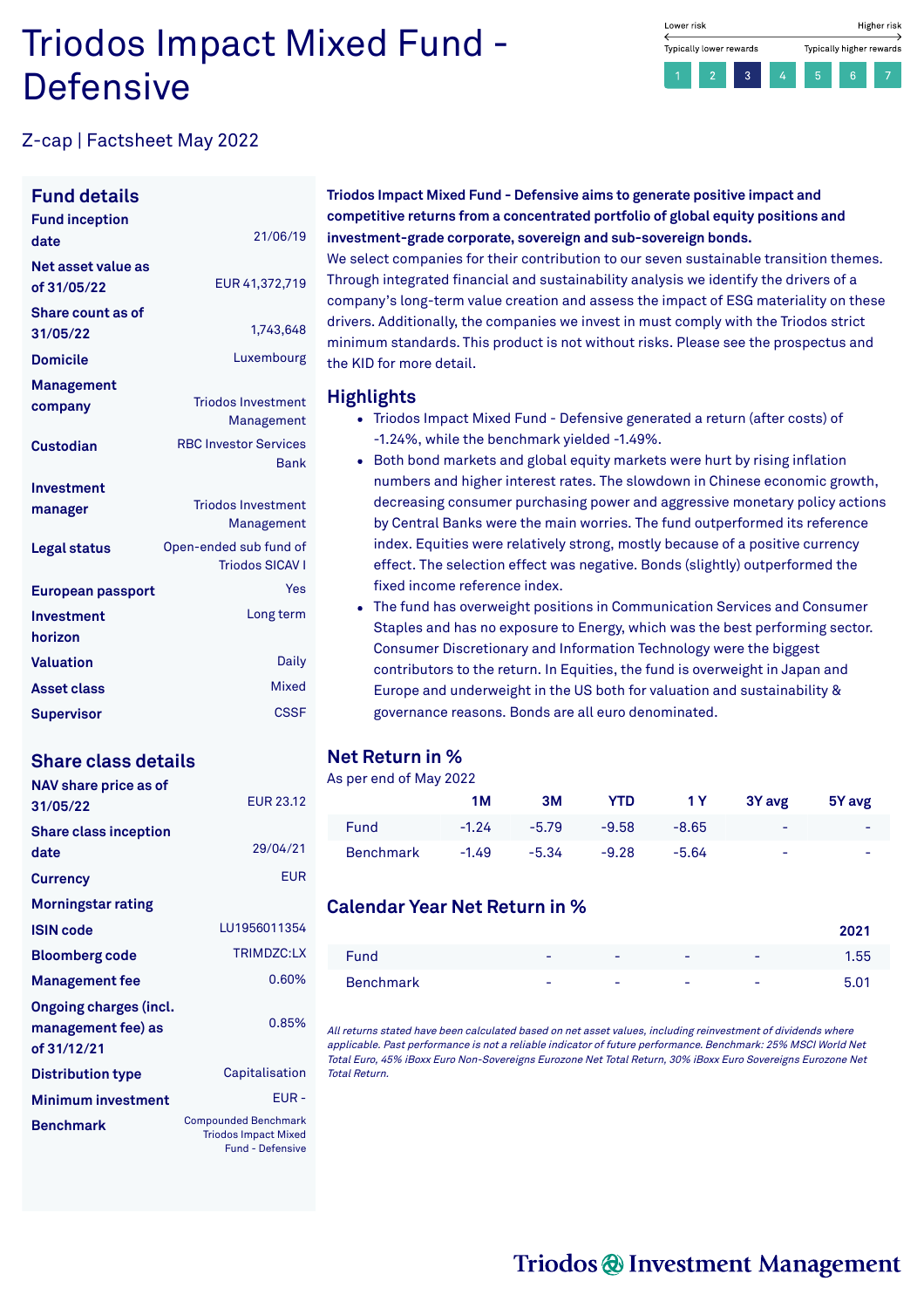## **Ecological footprint relative to benchmark**



The footprints are calculated using carbon emissions data from ISS ESG, and water and waste data from S&P Trucost (© 2019 S&P Trucost Limited). For the Benchmark, coverage by weight is 63% for carbon emissions, 46% for water use data and 46% for waste produced. For the Triodos Impact Mixed Fund - Defensive portfolio, coverage of assets invested – by weight - is 63% for carbon, 42% for water, and 42% for waste. As per January 2022 ISS ESG has updated the calculation methodology to further align with regulatory standards (SFDR) and reporting frameworks (PCAF and TCFD). Data as per end of May 2022.

## **Cumulative Performance Chart**

As per end of May 2022



All returns stated have been calculated based on net asset values, including reinvestment of dividends where applicable. Past performance is not <sup>a</sup> reliable indicator of future performance. Benchmark: 25% MSCI World Net Total Euro, 45% iBoxx Euro Non-Sovereigns Eurozone Net Total Return, 30% iBoxx Euro Sovereigns Eurozone Net Total Return.

**Exposure by currency** As per end of May 2022



| <b>Currency</b> | % of portfolio |  |
|-----------------|----------------|--|
| <b>EUR</b>      | 82.3           |  |
| <b>USD</b>      | 7.7            |  |
| <b>JPY</b>      | 6.0            |  |
| DKK             | 1.1            |  |
| <b>SEK</b>      | 1.0            |  |
| <b>CHF</b>      | 0.9            |  |
| <b>NOK</b>      | 0.5            |  |
| GBP             | 0.4            |  |

Source: Triodos Investment Management



The chart plots the direct contribution to the Sustainable Development Goals (SDG) on <sup>a</sup> scale from -10 to 10, based on the underlying revenue streams of each company, aggregated at fund and benchmark level. A negative score implies an obstruction to <sup>a</sup> particular SDG, while <sup>a</sup> positive score suggests <sup>a</sup> positive contribution. Data source is ISS ESG Sustainable Solutions Assessment and the holding coverage is 39% for the fund and 61% for the benchmark. Data as per end of May 2022.

Triodos @ Investment Management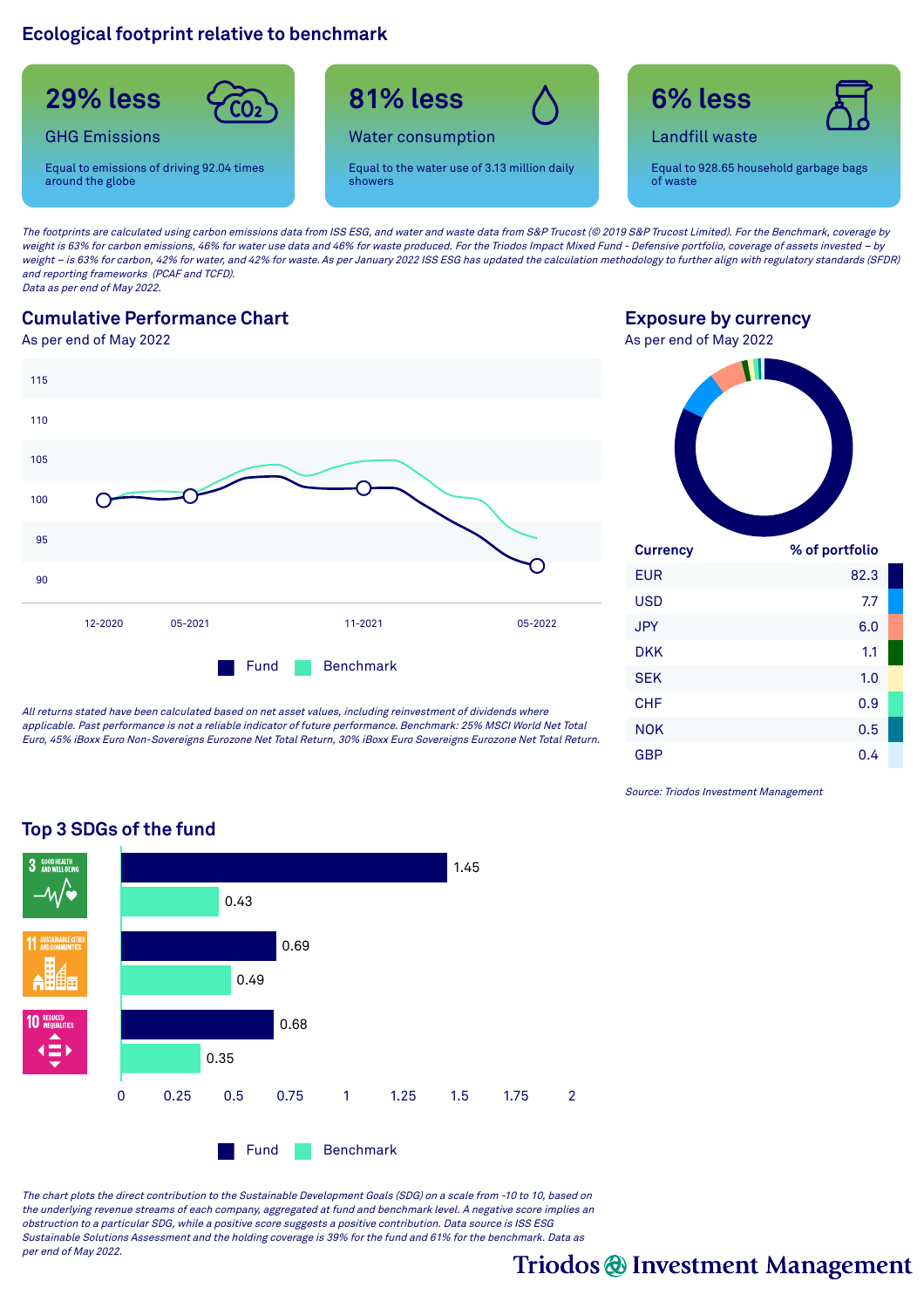#### **Breakdown by duration**

As per end of May 2022

| <b>Duration</b> | % of bonds |
|-----------------|------------|
| $0-2$ year      | 10.0       |
| $2-5$ year      | 26.2       |
| $5-10$ year     | 44.2       |
| 10-15 year      | 12.9       |
| $>$ 15 year     | հ 7        |

Source: Triodos Investment Management

## **Breakdown by transition theme**

As per end of May 2022 As per end of May 2022



| <b>Transition theme</b>                    | % of portfolio |  |
|--------------------------------------------|----------------|--|
| Sustainable Mobility and<br>Infrastructure | 36.2           |  |
| Social Inclusion and<br>Empowerment        | 25.6           |  |
| <b>Prosperous and Healthy</b><br>People    | 15.7           |  |
| <b>Innovation for Sustainability</b>       | 8.7            |  |
| Renewable Resources                        | 8.1            |  |
| Sustainable Food and<br>Agriculture        | 41             |  |
| <b>Circular Economy</b>                    | 1.6            |  |
|                                            |                |  |

#### **Breakdown by market cap**

As per end of May 2022

| <b>Market cap</b>                  | % of<br>equity |
|------------------------------------|----------------|
| Large cap $>16$ bn                 | 72.0           |
| Mid cap 6-16bn                     | 25.0           |
| Small cap 3-6bn                    | 2.3            |
| Small cap 600m-<br>3 <sub>bn</sub> | 0.7            |
| Micro Cap <600m                    |                |

Source: Triodos Investment Management. Excluding fund in fund investments.

# **Asset class % of NAV** Bonds 74.7 Equities 23.2

Source: Triodos Investment Management

Cash 2.1

Source: Triodos Investment Management. Excluding fund in fund investments.

## **Performance attribution in % (gross returns vs. benchmark)\***

|                     |           | <b>Average weight</b> | <b>Total return</b> |           |                          |                         |                        |
|---------------------|-----------|-----------------------|---------------------|-----------|--------------------------|-------------------------|------------------------|
|                     | Portfolio | <b>Benchmark</b>      | Portfolio           | Benchmark | <b>Allocation effect</b> | <b>Selection effect</b> | <b>Currency effect</b> |
| <b>Total</b>        | 100       | 100                   | $-1.25$             | $-1.38$   | 0.04                     | $-0.01$                 | 0.1                    |
| <b>Fixed Income</b> | 74.85     | 75.34                 | $-1.33$             | $-1.39$   | 0                        | 0.04                    | 0                      |
| Equity              | 22.49     | 24.66                 | $-1.17$             | $-1.37$   | 0.01                     | $-0.06$                 | 0.1                    |
| Cash                | 2.66      | 0                     | 0                   | 0         | 0.04                     | 0                       | 0                      |

Returns stated in this table are quarterly gross returns, thus before any charges are deducted. Returns stated elsewhere in this document are net returns. Returns as of May 2022 Source: Bloomberg, Triodos Investment Management

## **Breakdown by risk category**

As per end of May 2022

| <b>Risk Category</b> | % of bonds |
|----------------------|------------|
| AAA                  | 17.7       |
| AA                   | 32.2       |
| А                    | 25.7       |
| <b>BBB</b>           | 24.3       |

Source: Triodos Investment Management

## Triodos @ Investment Management

## **Breakdown by asset class**